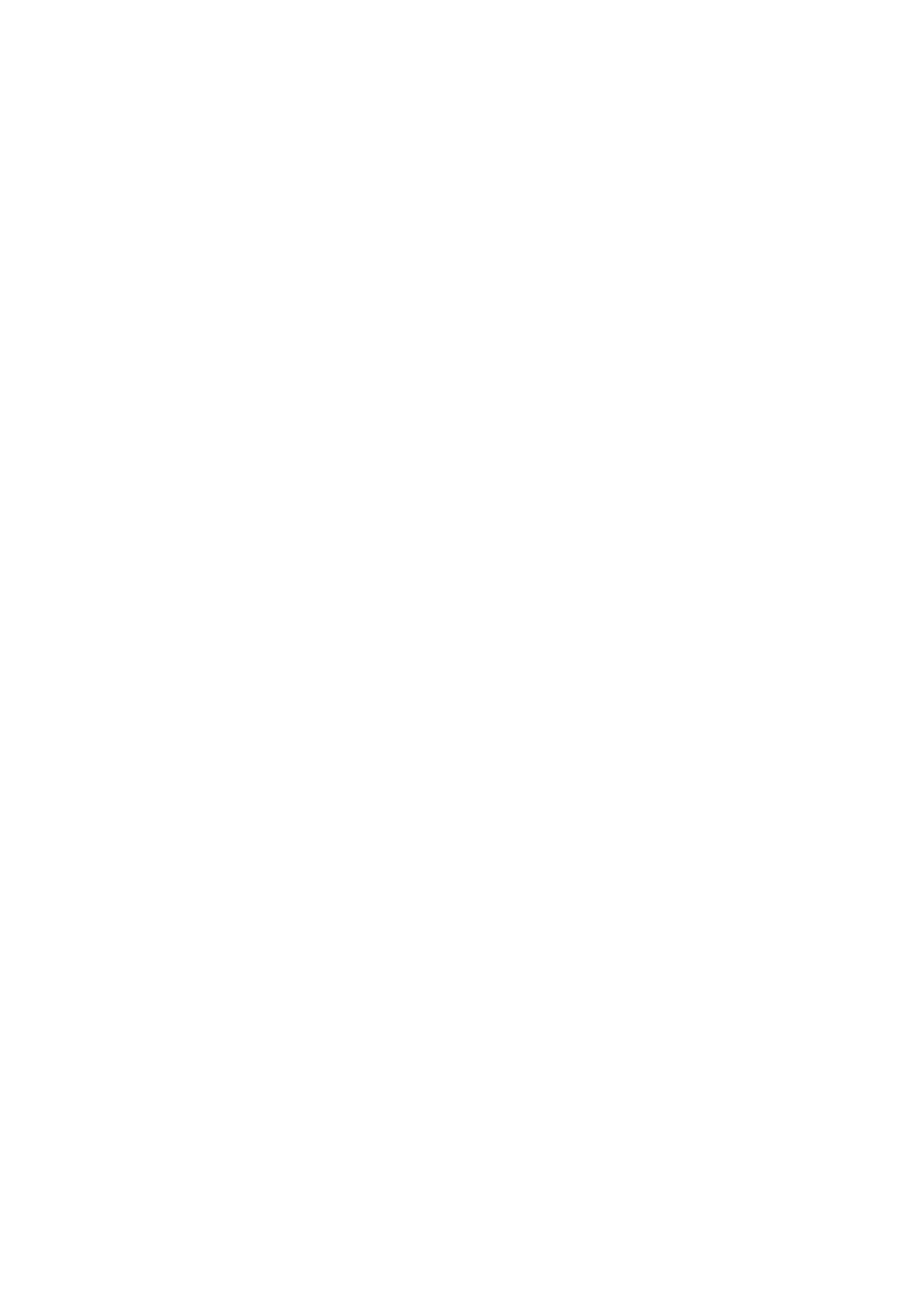

# **1 Welcome**

Member P Chan opened the meeting with a prayer.

# **2 Apologies**

Resolution number HM/2022/34

MOVED by Member B Loader, seconded by Member W Flavell:

#### **That the Henderson-Massey Local Board:**

## **a) accept the apology from Member M Grey for absence.**

**CARRIED**

# **3 Declaration of Interest**

Members are reminded of the need to be vigilant to stand aside from decision making when a conflict arises between their role as a member and any private or other external interest they might have.

The following are declared interests of elected members of the Henderson-Massey Local Board.

| <b>Member</b>                      | Organisation                                                                                                                                                                                                                                                                                                                                             | <b>Position</b>                                                            |
|------------------------------------|----------------------------------------------------------------------------------------------------------------------------------------------------------------------------------------------------------------------------------------------------------------------------------------------------------------------------------------------------------|----------------------------------------------------------------------------|
| Brenda Brady, JP<br>(Deputy Chair) | <b>Safer West Community Trust</b><br>$\overline{\phantom{0}}$                                                                                                                                                                                                                                                                                            | <b>Trustee</b>                                                             |
| <b>Chris Carter</b>                | <b>St Lazarus Trust</b><br>$\qquad \qquad =$<br>Waitemata District Health Board<br><b>Waitakere Badminton Club</b>                                                                                                                                                                                                                                       | Member<br>Member<br>Member                                                 |
| Peter Chan, JP                     | Cantonese Opera Society of NZ<br>$\overline{\phantom{0}}$<br>Asian Leaders Forum<br>$\overline{\phantom{0}}$<br>NZ-Hong Kong Business Association<br>$\overline{\phantom{0}}$<br>NZ-China Business Association<br>$\overline{\phantom{0}}$<br><b>Auckland Chinese Environment Protection</b><br><b>Association (ACEPA)</b><br>Whau Coastal Walkway Trust | Member<br>Member<br>Member<br>Member<br>Advisor<br><b>Trustee</b>          |
| <b>Matt Grey</b>                   | West Auckland Youth Development Trust<br>$\overline{\phantom{0}}$<br><b>Billy Graham Youth Foundation</b><br>$\overline{\phantom{0}}$                                                                                                                                                                                                                    | <b>Director</b><br><b>Board Member</b>                                     |
| Dr Will Flavell                    | Asia New Zealand Leadership Network<br>$\overline{\phantom{0}}$<br><b>COMET</b><br>$\equiv$<br>Te Atatū Tennis Club<br>$\qquad \qquad =$<br>Waitākere Literacy Board<br>$\equiv$                                                                                                                                                                         | Member<br>Employee<br><b>Board Member</b><br><b>Board Member</b>           |
| <b>Brooke Loader</b>               | Waitākere Licensing Trust<br>$\frac{1}{2}$<br>Te Atatu Peninsula Business Association<br>$\overline{\phantom{0}}$<br>Neighbourhood Support<br>$\overline{\phantom{0}}$<br>Te Atatu Glendene Community Patrol<br>$\overline{\phantom{0}}$                                                                                                                 | Member<br><b>Associate Member</b><br>Member<br>Volunteer                   |
| Vanessa Neeson<br>(Chair)          | <b>Hibiscus Coast Quilters</b><br>$\overline{\phantom{0}}$<br>Ranui Advisory Group<br>$\overline{\phantom{0}}$<br><b>Waitakere Badminton Club</b><br>$\equiv$                                                                                                                                                                                            | Member<br>Chairperson<br>Patron                                            |
| Ingrid Papau                       | <b>Liberty Impact Community Trust</b><br>$\overline{\phantom{0}}$<br>#WeLoveTuvalu Community Trust<br>Neighbourhood Support<br><b>Liberty Church</b><br>$\overline{\phantom{0}}$<br><b>Rutherford Primary Board of Trustees</b><br>$\qquad \qquad -$                                                                                                     | <b>Board Member</b><br>Member<br><b>Street Contact</b><br>Member<br>Member |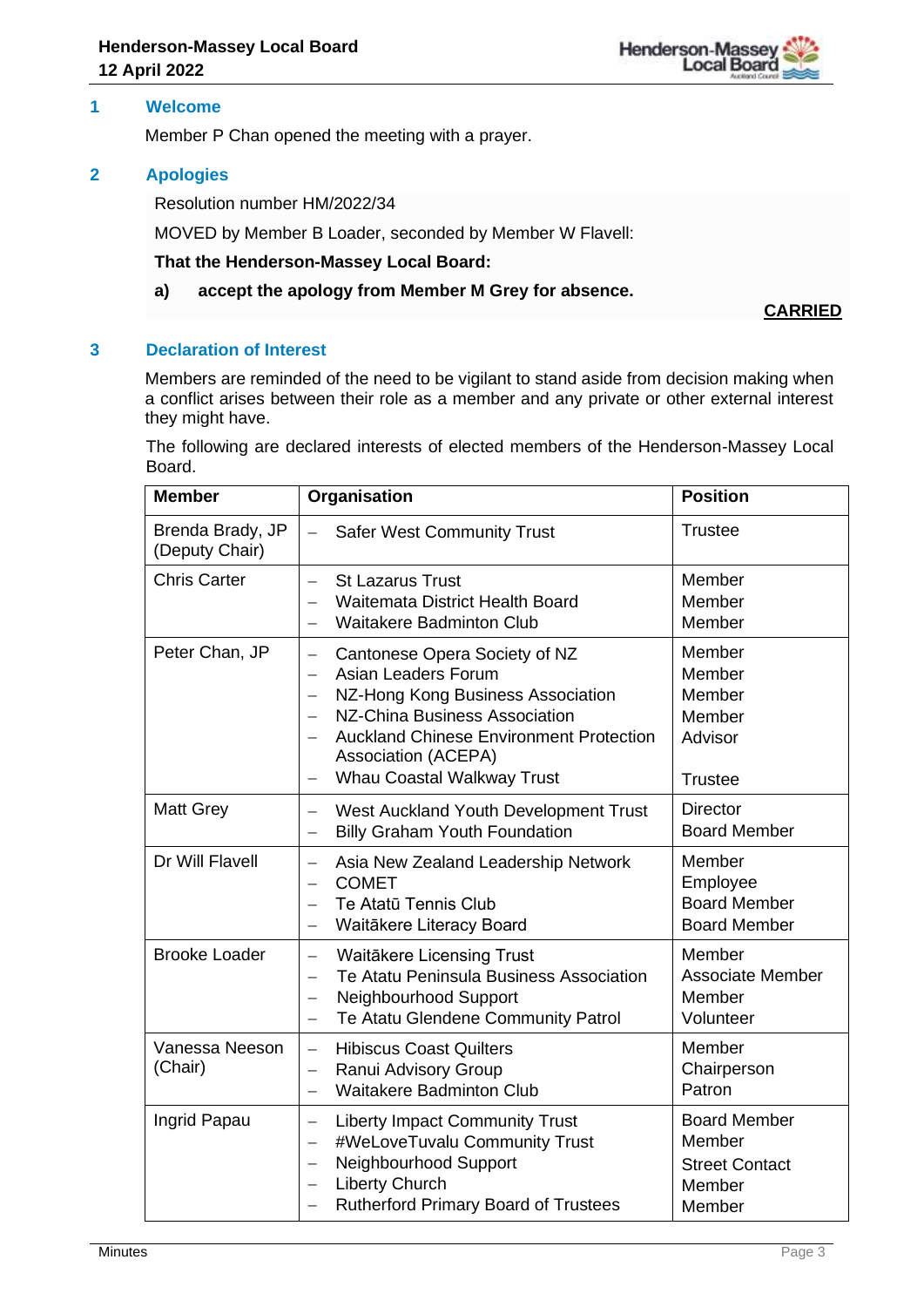

# **Member appointments**

Board members are appointed to the following bodies. In these appointments the board members represent Auckland Council:

| <b>External organisation</b>   | Leads                          | <b>Alternate</b>    |
|--------------------------------|--------------------------------|---------------------|
| <b>Central Park Henderson</b>  | Brenda Brady and Brooke        |                     |
| <b>Business Association</b>    | Loader                         |                     |
| <b>Heart of Te Atatu South</b> | <b>Brenda Brady and Brooke</b> |                     |
|                                | Loader                         |                     |
| <b>Massey Matters</b>          | Will Flavell and Peter Chan    |                     |
| Ranui Advisory Group           | Vanessa Neeson (Chair) and     |                     |
|                                | Ingrid Papau                   |                     |
| Te Atatu Peninsula Business    | Peter Chan and Ingrid Papau    |                     |
| Association                    |                                |                     |
| <b>Waitakere Ethnic Board</b>  | Ingrid Papau and Peter Chan    |                     |
| <b>Waitakere Healthlink</b>    | Peter Chan                     | <b>Chris Carter</b> |
| Te Whau Pathway Trust          | Matt Grey and Brenda Brady     |                     |

# **4 Confirmation of Minutes**

Resolution number HM/2022/35

MOVED by Member C Carter, seconded by Member P Chan:

#### **That the Henderson-Massey Local Board:**

**a) confirm the ordinary minutes of its meeting, held on Tuesday, 15 March 2022, as true and correct.**

**CARRIED**

# **5 Leave of Absence**

There were no leaves of absence.

# **6 Acknowledgements**

There were no acknowledgements.

# **7 Petitions**

There were no petitions.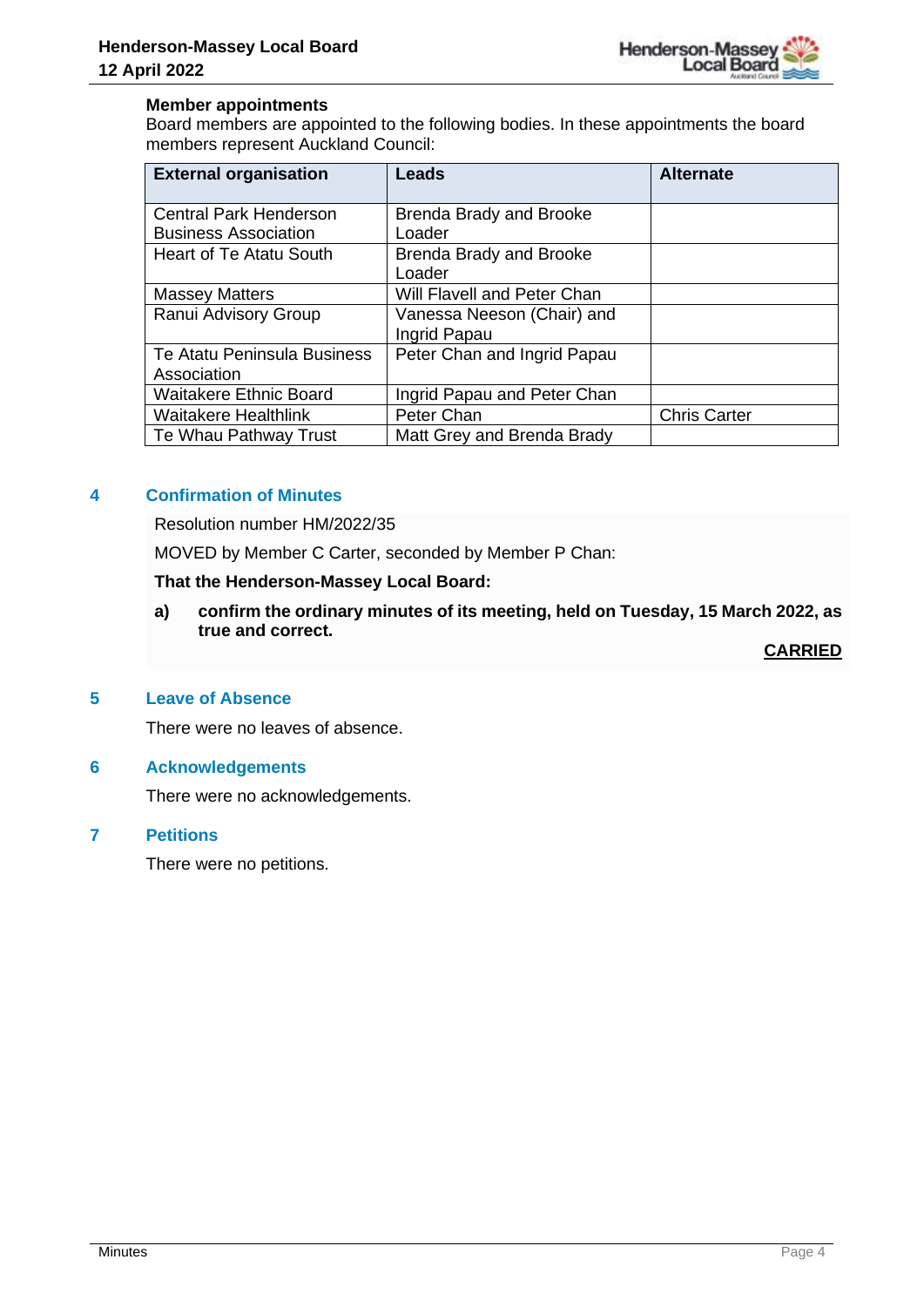

# **8 Deputations**

# **8.1 Deputation: Corban Estate Arts Centre - financial implications of the capital works programme**

A PowerPoint presentation was given in support of the item. A copy has been placed on the official minutes and is available on the Auckland Council website as a minutes attachment.

Resolution number HM/2022/36

MOVED by Member I Papau, seconded by Member C Carter:

#### **That the Henderson-Massey Local Board:**

**a) receive the presentation on the implications of the capital works programme on the Trust's operating budget and thank Naomi McCleary, CEAC Trust board chair and Luana Walker, CEAC director, for their attendance.**

**CARRIED**

#### **Attachments**

A 12 April 2022, Henderson-Massey Local Board Item 8.1 Deputation: Corban Estate Arts Centre - financial implications of the capital works programme

# **8.2 Deputation: Massey Community Trust Board - Safety Net pilot programme**

A PowerPoint presentation was given in support of the item. A copy has been placed on the official minutes and is available on the Auckland Council website as a minutes attachment.

Resolution number HM/2022/37

MOVED by Member I Papau, seconded by Member B Loader:

#### **That the Henderson-Massey Local Board:**

**a) receive the presentation on the Safety Net pilot programme and thank Sarah Glover, Massey Community Trust Board trustee and Aaron Hendry for their attendance.**

#### **CARRIED**

# **Attachments**

A 12 April 2022, Henderson-Massey Local Board Item 8.2 Deputation: Massey Community Trust Board - Safety Net pilot programme presentation

#### **8.3 Deputation: Kai West - activities update**

A PowerPoint presentation was given in support of the item. A copy has been placed on the official minutes and is available on the Auckland Council website as a minutes attachment.

Resolution number HM/2022/38

MOVED by Member P Chan, seconded by Member W Flavell:

**That the Henderson-Massey Local Board:**

**a) receive the presentation on Kai West activities and thank Michele Eickstaedt Food Systems Innovator - Healthy Families Waitākere and Lee Hickey, Acting CEO West Auckland Enterprise Skills and Training (WEST), for their attendance.**

#### **CARRIED**

# **Attachments**

A 12 April 2022, Henderson-Massey Local Board Item 8.3 Deputation: Kai West activities update presentation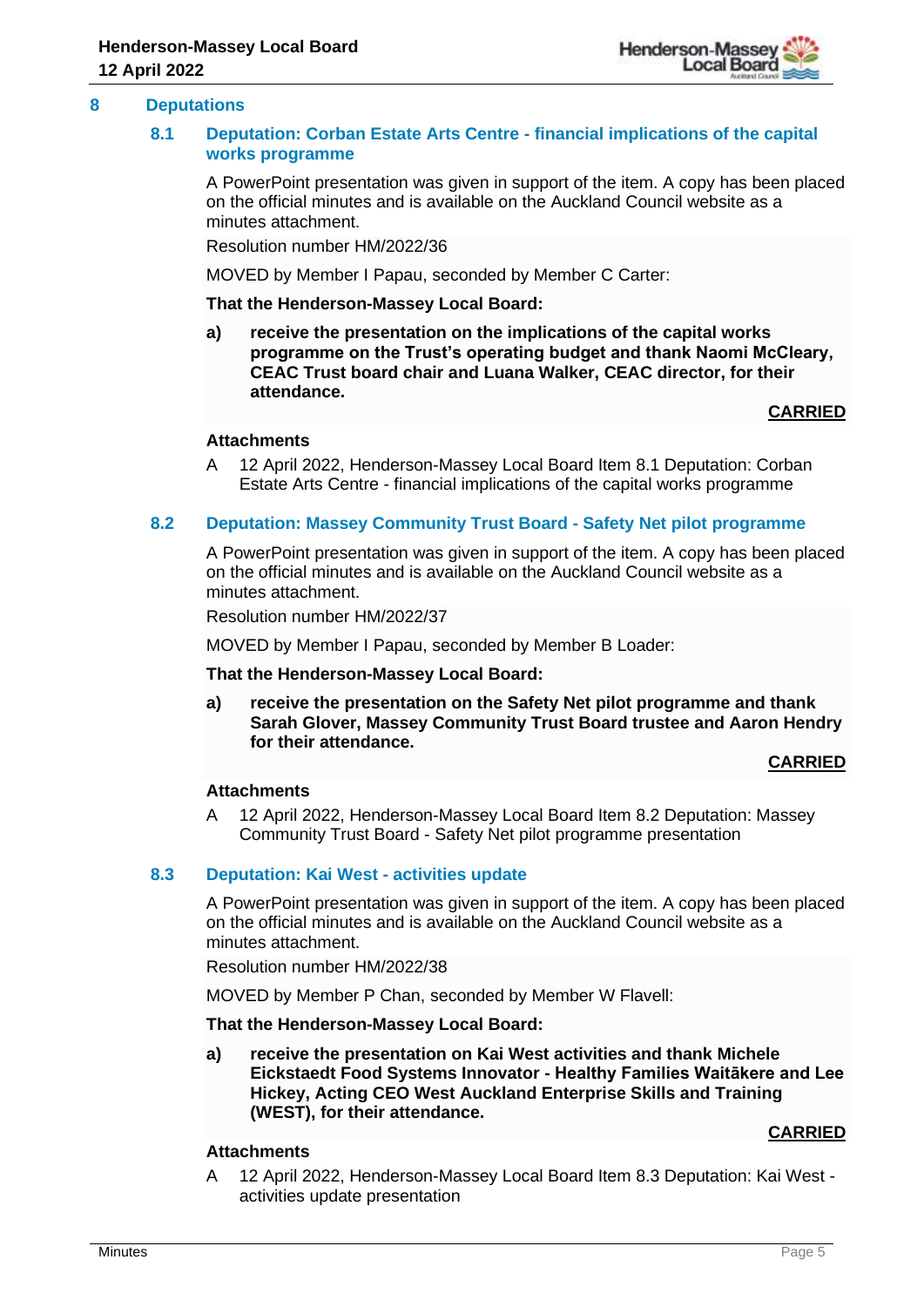

# **9 Public Forum**

# **9.1 Public Forum: Kevin Murphy - petition and removal of Covid-19 mandate**

Resolution number HM/2022/39

MOVED by Chairperson V Neeson, seconded by Deputy Chairperson B Brady:

**That the Henderson-Massey Local Board:**

**a) receive the petition on the removal of Covid-19 mandates from Auckland Council facilities and thank Kevin Murphy for his attendance.**

**CARRIED**

# **10 Extraordinary Business**

There was no extraordinary business.

# **11 Ward Councillors' Update**

Resolution number HM/2022/40

MOVED by Chairperson V Neeson, seconded by Member C Carter:

# **That the Henderson-Massey Local Board:**

- **a) thank Councillor Linda Cooper for her verbal update.**
- **b) thank Councillors Linda Cooper and Shane Henderson for their ongoing support.**

**CARRIED**

#### **12 Henderson-Massey Local Board Work Programme Reallocations 2021/2022**

Wendy Kjestrup, Senior Local Board Advisor, was in attendance to speak to this item. Resolution number HM/2022/41

MOVED by Deputy Chairperson B Brady, seconded by Member I Papau:

#### **That the Henderson-Massey Local Board:**

- **a) note that film revenue of \$8,139 in table 1 was included in error as it had been reallocated at the 15 February 2022 business meeting (HM/2022/18).**
- **b) reallocate \$40,150 of locally driven initiatives budget from the 2021/2022 work programme as follows:**
	- **i) ID 192 Events Partnership Fund \$30,000**
	- **ii) ID 1490 Movies in Parks \$10,150 towards the following activities:**
		- **A) ID New: Henderson Town Centre Lighting Assessment and Plan - \$30,000**
		- **B) ID 163: Māori Responsiveness: Waitākere ki tua Action Plan - \$10,150.**

**CARRIED**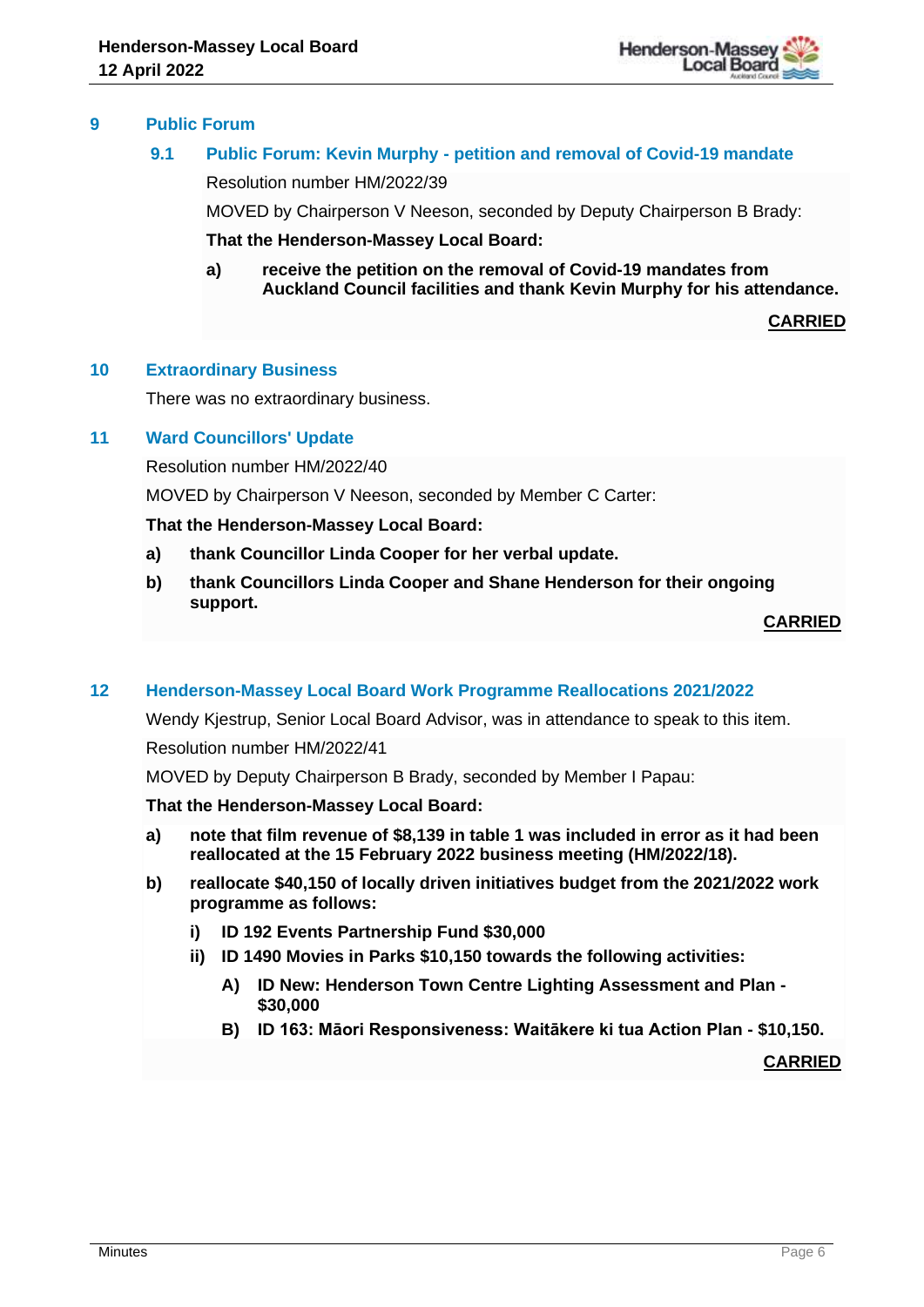

**13 Local board feedback on the draft 2021 Regional Parks Management Plan**

Resolution number HM/2022/42

MOVED by Deputy Chairperson B Brady, seconded by Member B Loader:

**That the Henderson-Massey Local Board:**

**a) receive the public feedback on the draft 2021 Regional Parks Management Plan.**

**CARRIED**

# **14 Auckland Transport - Activities in the Road Corridor Bylaw 2022**

Resolution number HM/2022/43

MOVED by Member P Chan, seconded by Member W Flavell:

# **That the Henderson-Massey Local Board:**

**a) receive the Auckland Transport Activities in the Road Corridor Bylaw 2022 report.** 

**CARRIED**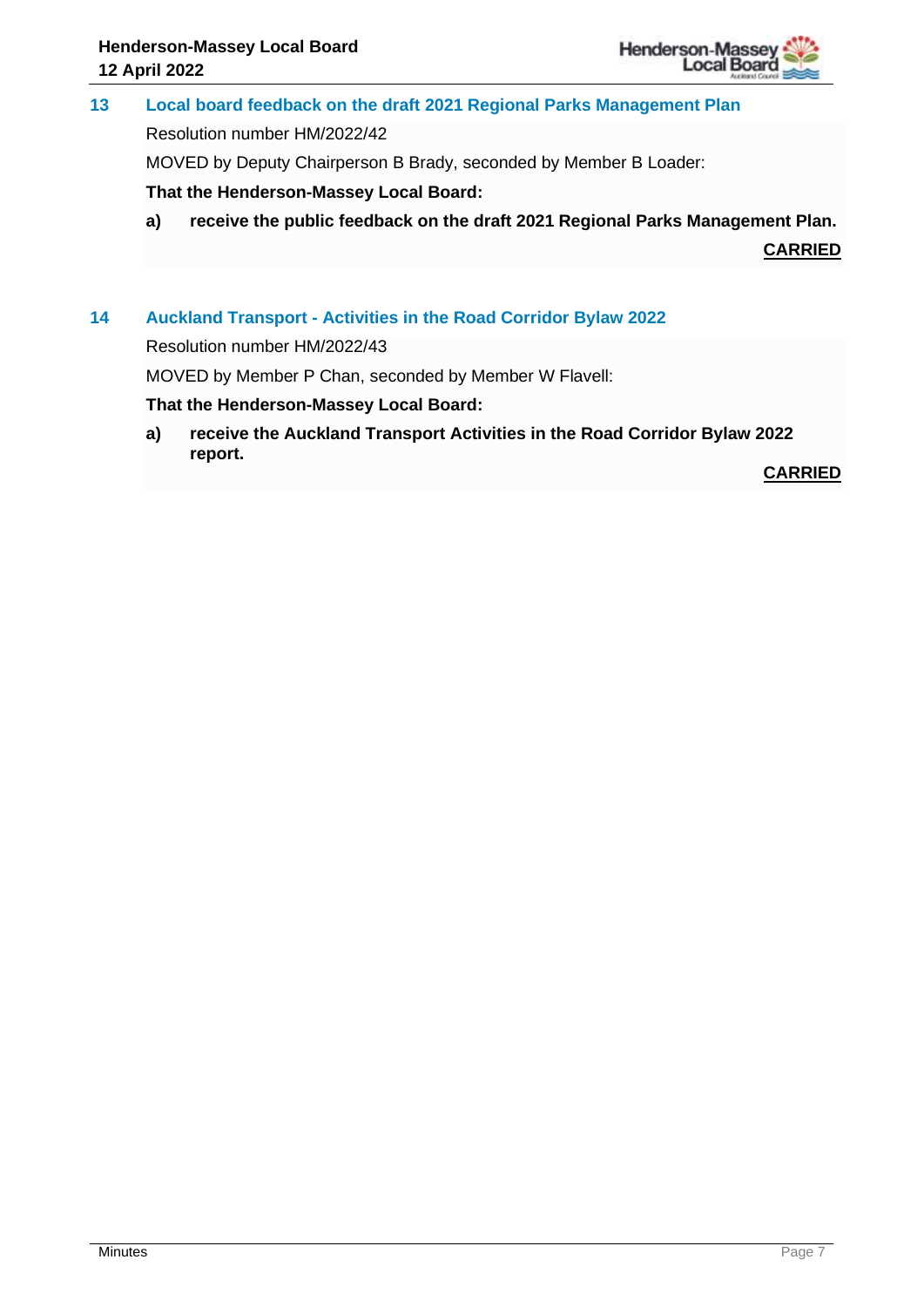

# **15 Submission on central government's proposals to transform recycling in Aotearoa**

Resolution number HM/2022/44

MOVED by Member C Carter, seconded by Member B Loader:

**That the Henderson-Massey Local Board:**

- **a) provide feedback on the Ministry for the Environment's consultation document:**  *Te kapanoni i te hangarua: Transforming recycling* **discussion document to inform the council's draft submission as follows:**
	- **i) support national standardisation of kerbside collection to ensure a high minimum standard of service provision, provided that there is scope for additional, or targeted, services to be provided in Auckland. Auckland Council must be supported to be more innovative in its recycling system, not reduced or hindered, by this legislation.**
	- **ii) support a wider roll-out of kerbside food scrap recycling in urban areas. With the increased intensification and shift to apartment living that is occurring in Auckland, this needs to be accompanied by incentivisation of community gardens, composting services particularly in multi-unit developments and apartment buildings, and availability of bokashi buckets for apartment dwellers.**
	- **iii) support requiring businesses to separate food scraps from general waste, provided that this does not create a prohibitive financial burden for small businesses.**
	- **iv) strongly supports the introduction of a container return scheme that obliges suppliers to accept the return of their packaging, providing that this service is simple and accessible for customers, and that there are mechanisms to ensure that retailers and manufacturers cannot create barriers to the uptake of the scheme.**
	- **v) support investment in technology and commercial initiatives to improve rates of recycling, prevent recyclable materials going to landfill, and increase opportunities for recycling.**
	- **vi) support this proposal as part of the wider Ministry for the Environment work programme and would like more advice on the wider programme.**
	- **vii) support initiatives to minimise waste, increase recycling and reduce carbon emissions provided that such initiatives do not disproportionately negatively impact Māori, or communities with higher deprivation.**
	- **viii) note that although outside the scope of the present consultation, with regard to waste from the demolition of buildings, support deconstruction where possible, enabling the recycling of materials especially high-quality timber and windows. Henderson-Massey Local Board encourage this to be considered as part of broader waste minimisation and carbon emission reduction policy development.**
	- **ix) note the need to align the plan with new industry development and the need for the government to support fledgling recycling/reuse industries as it is not sustainable for recycled waste to continue to be shipped overseas.**

**CARRIED**